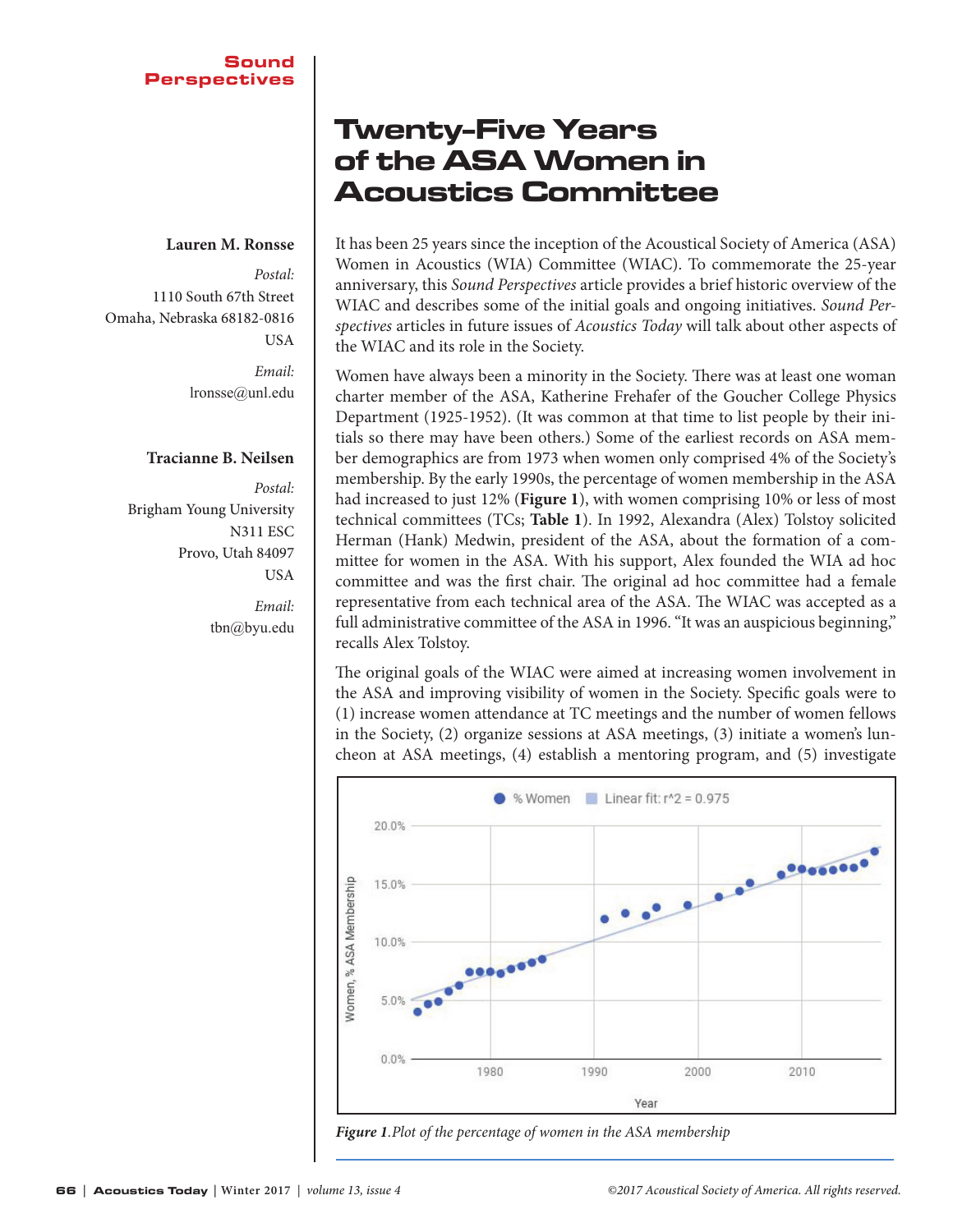Table 1. Percentage of women in each technical committee Table 2. Chairs of the Women in Acoustics Committee

| <b>Technical Committee</b>                | 1995 | 2007 | 2017 |
|-------------------------------------------|------|------|------|
| Acoustical Oceanography                   | 5    | 17   | 18   |
| <b>Animal Bioacoustics</b>                | 20   | 35   | 42   |
| Architectural Acoustics                   | 4    | 10   | 14   |
| <b>Biomedical Acoustics</b>               | 13   | 13   | 15   |
| <b>Engineering Acoustics</b>              | 10   | 6    | 7    |
| <b>Musical Acoustics</b>                  | 11   | 12.  | 13   |
| Noise                                     | 7    | 8    | 12   |
| <b>Physical Acoustics</b>                 | 5    | 5    | 8    |
| Psychological and Physiological Acoustics | 25   | 26   | 24   |
| Signal Processing                         | 13   | 11   | 13   |
| Speech Communications                     | 32   | 39   | 42   |
| Structural Acoustics and Vibration        | 5    | 6    | 6    |
| <b>Underwater Acoustics</b>               | 7    | 9    | 12   |

childcare at ASA meetings. Under the leadership of the WIAC Chairs (**Table 2)**, the WIAC has made progress on each these goals.

> Progress has been made in increasing women involvement and visibility in the ASA. The percentage of women in the ASA membership has steadily increased, as shown in Figure **1**, to where women make up about 17% of ASA members today and a far higher percentage in a number of the TCs (Table 1). The percentage of women members on each TC from 1995, 2007, and 2017 (**Table 1**) shows that although the percentage of women in most of the TCs has increased, some TCs still have relatively few women.

> Another indicator of increased involvement can be seen in the number of women leaders in the Society. ASA has had seven female presidents, starting with Patricia Kuhl in 1999 and continuing with our current president (Marcia Isakson) and president-elect (Lily Wang). Also, since the inception of the WIAC, 37% of the ASA Executive Council members have been women compared with 16% over the previous 25 years (1968-1992). Before the creation of the WIAC, the only woman TC chair was Katherine Harris in speech communications (1963-1965). Since 1993, 8 of the 13 TCs have had at least 1 woman chair, and currently there are 5 women TC chairs. Progress in the original goal to increase the participation of women in the TCs and the number of women fellows is reflected in the increase in women in these leadership positions.

> Another way in which the visibility of women in the Society has been improved is through the WIAC website (http:// www.womeninacoustics.org). The first version of this website was created by Barbara Sotirin in 1997. This website was

| Table 2. Chairs of the Women in Acoustics Committee |  |
|-----------------------------------------------------|--|
|-----------------------------------------------------|--|

| Chair                                              | Term         |  |
|----------------------------------------------------|--------------|--|
| Alexandra I. Tolstoy                               | 1992-1996    |  |
| Dianna F. McCammon                                 | 1996-1997    |  |
| Barbara Sotirin                                    | 1997-1998    |  |
| Ellen Livingston                                   | 1998-1999    |  |
| Nancy S. Timmerman and<br>Zoi-Heleni Michalapoulou | 1999-2003    |  |
| Peggy B. Nelson                                    | 2003-2006    |  |
| Lisa M. Zurk                                       | 2006-2009    |  |
| Marcia J. Isakson                                  | 2009-2012    |  |
| Erica E. Ryherd                                    | 2012-2015    |  |
| Lauren M. Ronsse                                   | 2015-Present |  |

updated by David T. Bradley in 2003 and renovated again in 2011 by Kyoko Nagao, who maintains it today.

Recognizing that the transition from student to nonstudent member of ASA can be challenging, the WIAC began the Young Investigator Travel Grant, which is a competitive grant that provides funding for early-career acousticians (men and women) to attend ASA meetings. The WIAC was also instrumental in getting the Society to provide reduced conference registration fees for early-career acousticians. These efforts and the open WIAC meetings have helped to increase the participation of women in ASA.

The WIAC periodically organizes roundtable discussion and outreach sessions at ASA meetings. The roundtable discussion sessions allow mentors to lead small-group discussions on a variety of topics related to women and early-career acousticians. Another roundtable session is planned for the upcoming Spring 2018 ASA meeting in Minneapolis.

The WIAC also sponsors Girl Scout outreach sessions at ASA meetings. Traci Neilsen and Marcia Isakson initiated this program, called "Listen Up! and Get Involved!" in April 2010. At these sessions, local Girl Scout troops are invited to attend hands-on learning sessions at the ASA meetings. ASA members have enjoyed helping the Girl Scouts explore acoustics.

A WIA luncheon was started during the initial formation of the WIAC under the leadership of Alex Tolstoy, and this continues at each ASA meeting. The luncheon is open to both men and women. The attendees who are in leadership positions of the ASA and who are active in the TCs are recognized at the luncheon. Beginning in June 2013, at the request of Mary Florentine to honor Rhona Hellman, each luncheon has also been used to recognize a woman acoustician. This program, which was featured in a recent *Acoustics Today* article (Ronsse and Neilsen, 2017), honors prominent women in acoustics who have demonstrated excellence in teaching,